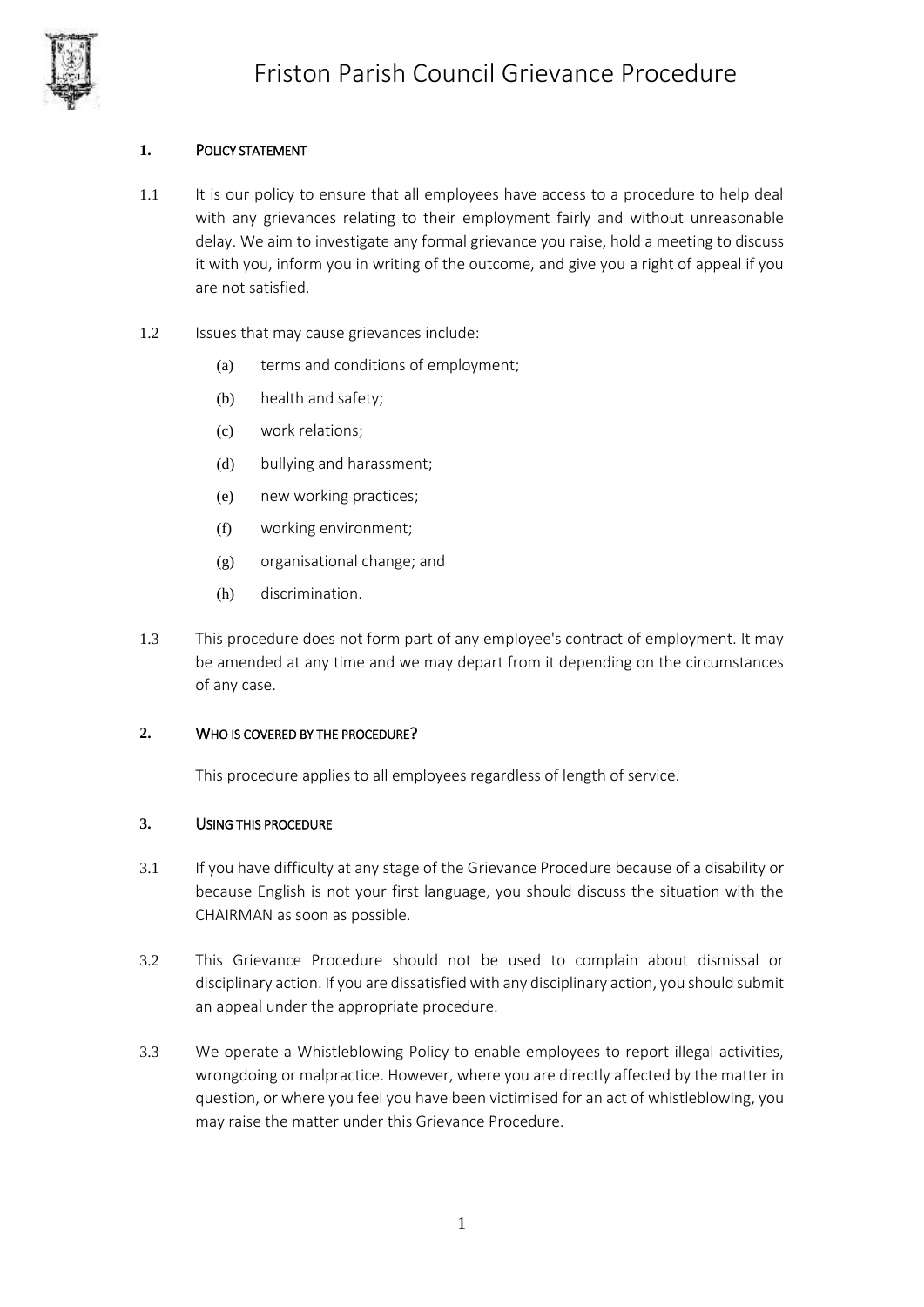

3.4 Written grievances will be placed on your personnel file along with a record of any decisions taken and any notes or other documents compiled during the grievance process. These will be processed in accordance with our Data Protection Policy.

## **4.** RAISING GRIEVANCES INFORMALLY

Most grievances can be resolved quickly and informally through discussion with Chairman. If the complaint concerns him or her, then you should speak informally to another Member of the Council. If this does not resolve the issue, you should follow the formal procedure below.

## **5.** FORMAL WRITTEN GRIEVANCES

- 5.1 If your grievance cannot be resolved informally you should put it in writing and submit it to an appointed Councillor indicating that it is a formal grievance. If the grievance concerns him or her, you may submit it instead to the secondly appointed Councillor.
- 5.2 The written grievance should contain a brief description of the nature of your complaint, including any relevant facts, dates, and names of individuals involved. In some situations, we may need to ask you to provide further information.

## **6.** INVESTIGATIONS

- 6.1 In some cases, it may be necessary for us to carry out an investigation into your grievance. The amount of any investigation required will depend on the nature of the allegations and will vary from case to case. It may involve interviewing and taking statements from you and any witnesses, and/or reviewing relevant documents. The investigation will be carried out by the Appointed Councillor
- 6.2 You must co-operate fully and promptly in any investigation. This may include informing us of the names of any relevant witnesses, disclosing any relevant documents to us and attending interviews, as part of our investigation.
- 6.3 We may initiate an investigation before holding a grievance meeting where we consider this appropriate. In other cases, we may hold a grievance meeting before deciding what investigation (if any) to carry out. In those cases, we will hold a further grievance meeting with you after our investigation and before we reach a decision.

#### <span id="page-1-0"></span>**7.** RIGHT TO BE ACCOMPANIED

7.1 You may bring a companion to any grievance meeting or appeal meeting under this procedure. The companion may be either a trade union representative or a colleague. You must tell the person holding the grievance meeting who your chosen companion is, in good time before the meeting.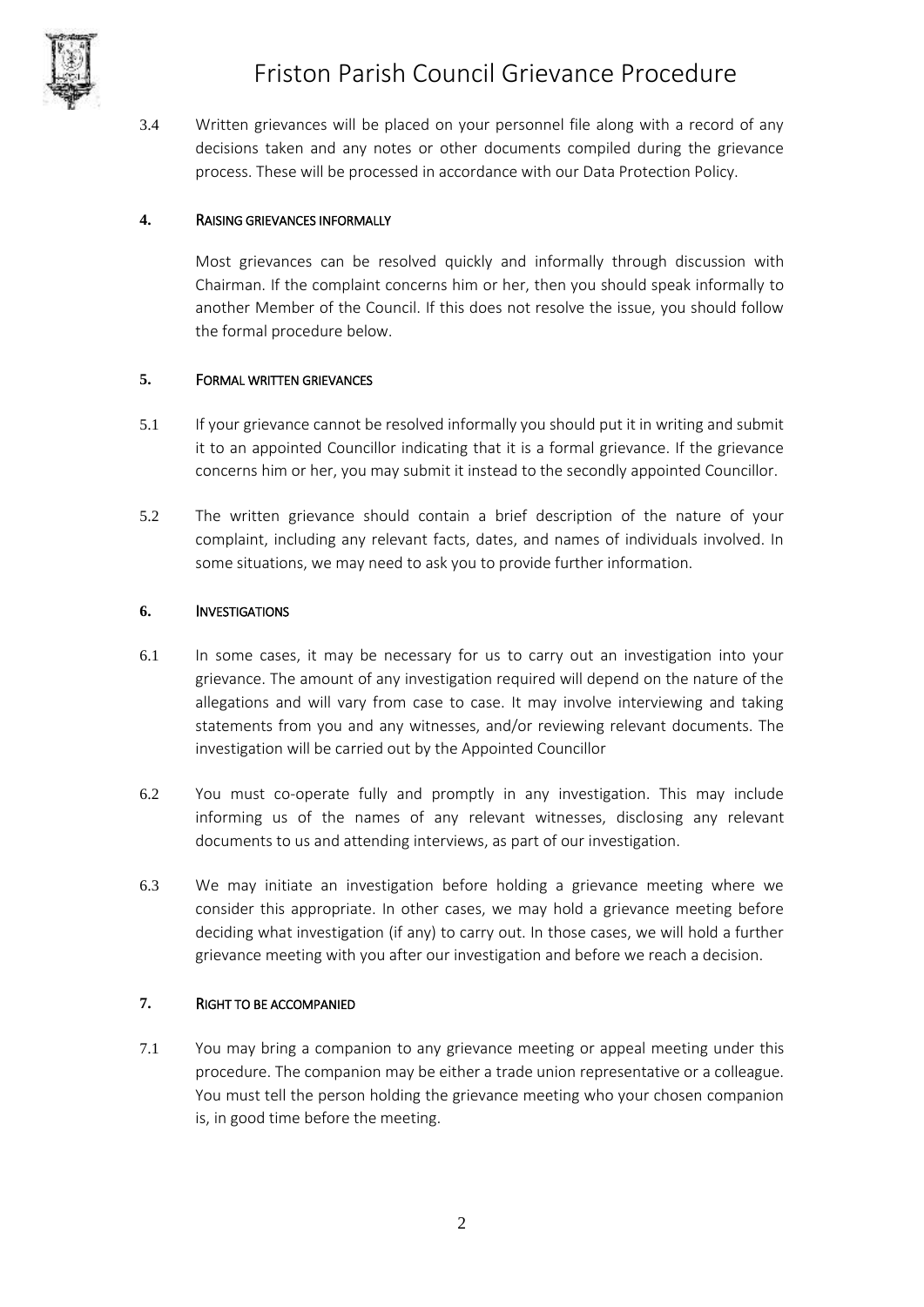

# Friston Parish Council Grievance Procedure

- 7.2 At the meeting, your companion may make representations to us and ask questions, but should not answer questions on your behalf. You may confer privately with your companion at any time during the meeting.
- 7.3 Acting as a companion is voluntary and your colleagues are under no obligation to do so. If they agree to do so they will be allowed reasonable time off from duties without loss of pay to act as a companion.
- 7.4 If your choice of companion is unreasonable we may ask you to choose someone else, for example:
	- (a) if in our opinion your companion may have a conflict of interest or may prejudice the meeting; or
	- (b) if your companion works at another site and someone reasonably suitable is available at the site at which you work; or
	- (c) if your companion is unavailable at the time a meeting is scheduled and will not be available for more than five working days afterwards.

## **8.** GRIEVANCE MEETINGS

- 8.1 We will arrange a grievance meeting, normally within one week of receiving your written grievance.
- 8.2 You and your companion (if any) should make every effort to attend grievance meetings. If you or your companion cannot attend at the time specified, you should inform us immediately and we will try, within reason, to agree an alternative time.
- 8.3 The purpose of a grievance meeting is to enable you to explain your grievance and how you think it should be resolved, and to assist us to reach a decision based on the available evidence and the representations you have made.
- 8.4 After an initial grievance meeting we may carry out further investigations and hold further grievance meetings as we consider appropriate. Such meetings will be arranged without unreasonable delay.
- 8.5 Your companion at a grievance meeting may make representations to us and ask questions, but should not answer questions on your behalf. You may confer privately with your companion at any time during the meeting.
- 8.6 We will write to you, usually within one week of the final grievance meeting, to inform you of the outcome of your grievance and any further action that we intend to take to resolve the grievance. We will also remind you of your right of appeal. Where appropriate we may hold a meeting to give you this information in person.